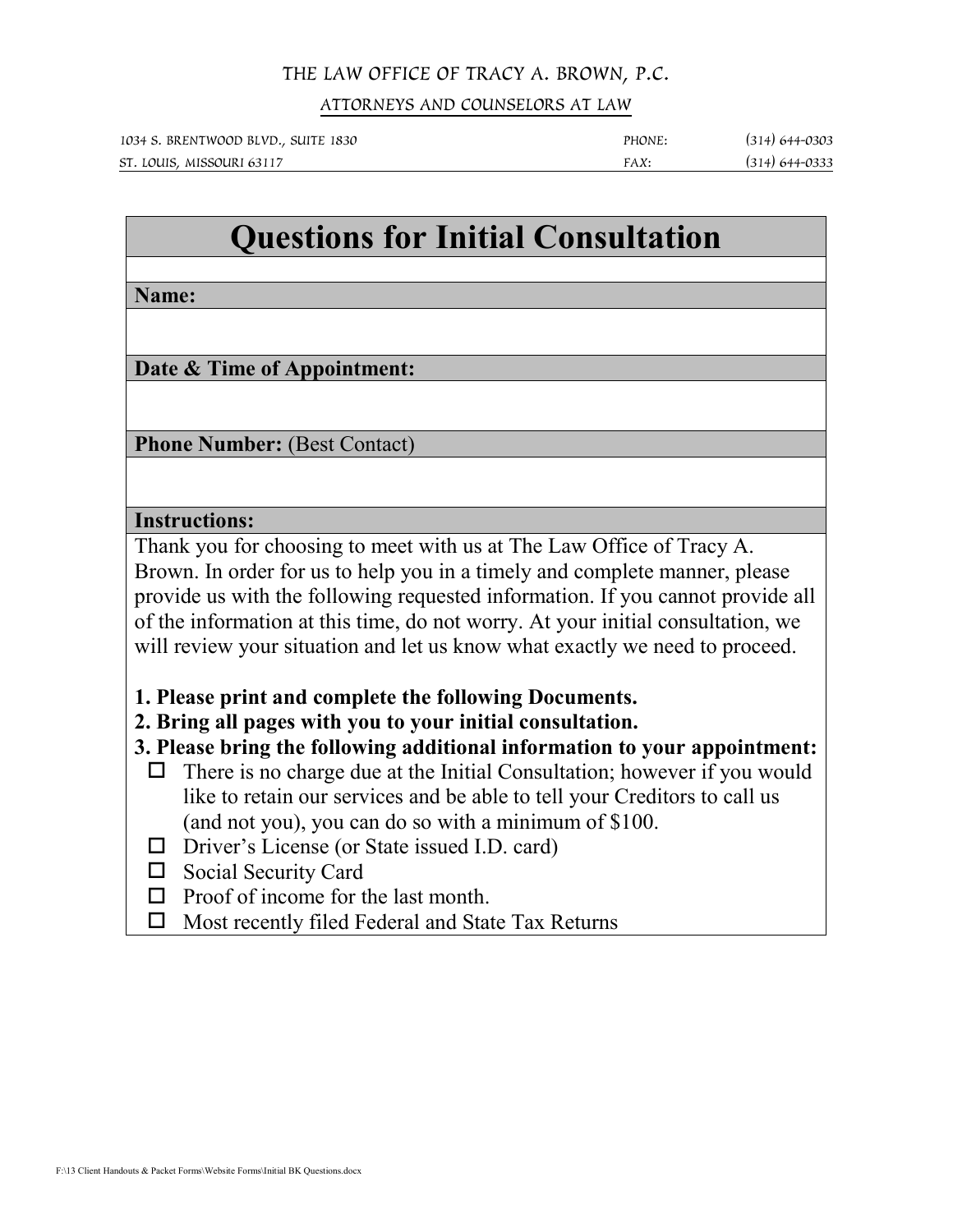| Answer all Questions. Pay close attention to time frames. Attach additional sheets if necessary. |                                                                                                                     |                                                   |                                      |                                             |                                                         |                           |  |  |
|--------------------------------------------------------------------------------------------------|---------------------------------------------------------------------------------------------------------------------|---------------------------------------------------|--------------------------------------|---------------------------------------------|---------------------------------------------------------|---------------------------|--|--|
|                                                                                                  | What is your current marital status?                                                                                | □Married   □Not Married   □Married, but separated |                                      |                                             |                                                         |                           |  |  |
| $\overline{2}$                                                                                   | Have you moved in the last 3 years?                                                                                 | $\Box$ Yes                                        |                                      | If yes, list prior addresses & dates moved: |                                                         |                           |  |  |
|                                                                                                  |                                                                                                                     | $\square$ No                                      |                                      | Address:                                    |                                                         |                           |  |  |
|                                                                                                  |                                                                                                                     |                                                   | In:                                  |                                             | $\overline{Out}$                                        |                           |  |  |
| 3                                                                                                | Have you lived with a spouse in AZ, CA, ID, LA, NV,                                                                 | $\Box$ Yes                                        |                                      | If yes, which state?                        |                                                         |                           |  |  |
|                                                                                                  | NM, PR, TX, WA or WI in the last 3 years?                                                                           | $\Box$ No                                         |                                      |                                             |                                                         |                           |  |  |
| $\overline{4}$                                                                                   | What income have you received from employment or                                                                    | <b>Client Income</b>                              |                                      | <b>Spousal Income</b>                       |                                                         |                           |  |  |
|                                                                                                  | <b>operating a business</b> this year $\&$ the prior two years?                                                     | This year:                                        |                                      |                                             | This year:                                              |                           |  |  |
|                                                                                                  |                                                                                                                     | Year to date                                      |                                      |                                             | Year to date                                            |                           |  |  |
|                                                                                                  | • List the total gross amounts you received from all jobs and                                                       | income.                                           |                                      | $\mathbb{S}$                                | income.                                                 | \$                        |  |  |
|                                                                                                  | all businesses, including part-time activities during this                                                          |                                                   |                                      |                                             |                                                         |                           |  |  |
|                                                                                                  | year and the two previous calendar years.                                                                           | <b>Last Year:</b>                                 |                                      |                                             | <b>Last Year:</b>                                       |                           |  |  |
|                                                                                                  | • For this year, use "Total YTD Gross Income" on your pay                                                           |                                                   |                                      | $\mathbb{S}$                                |                                                         | $\mathbb{S}$              |  |  |
|                                                                                                  | stub. For more than one job, add all amounts together.                                                              |                                                   |                                      |                                             |                                                         |                           |  |  |
|                                                                                                  | • For prior years, use the income listed on your tax return or                                                      | <b>Year before</b>                                |                                      |                                             | <b>Year before</b>                                      |                           |  |  |
|                                                                                                  | total amount from all W-2 forms.                                                                                    | last:                                             |                                      | \$                                          | last:                                                   | $\boldsymbol{\mathsf{S}}$ |  |  |
|                                                                                                  |                                                                                                                     |                                                   |                                      |                                             |                                                         |                           |  |  |
| 5                                                                                                | What <b>other income</b> have you received this year & the                                                          |                                                   |                                      | <b>Client Income</b>                        |                                                         | <b>Spousal Income</b>     |  |  |
|                                                                                                  | two prior years from all other sources?                                                                             | Year to date                                      |                                      |                                             | Year to date                                            |                           |  |  |
|                                                                                                  |                                                                                                                     | income:                                           |                                      | $\mathbb{S}$                                | income:                                                 | $\mathbb{S}$              |  |  |
|                                                                                                  | • List the total gross amounts you received during this year                                                        |                                                   |                                      |                                             |                                                         |                           |  |  |
|                                                                                                  | and the two previous calendar years.                                                                                | Source:                                           |                                      |                                             | Source:                                                 |                           |  |  |
|                                                                                                  | • Specify the source(s) of income.                                                                                  | Last Year's<br>income:                            |                                      | $\mathbb{S}$                                | Last Year's<br>income:                                  | \$                        |  |  |
|                                                                                                  | · Include all types of government assistance, SSI, disability,                                                      |                                                   |                                      |                                             |                                                         |                           |  |  |
|                                                                                                  | pension, retirement, unemployment, AFDC, child support,                                                             | Source:                                           |                                      |                                             | Source:                                                 |                           |  |  |
|                                                                                                  | alimony, interest, winnings, etc.                                                                                   | Year before                                       |                                      |                                             | Year before                                             |                           |  |  |
|                                                                                                  | • Do not list amounts from a job or business listed in #4.<br>• Your Tax Returns may not list all of these amounts. | last's income                                     |                                      | $\int$                                      | last's income                                           | $\mathsf{\$}$             |  |  |
|                                                                                                  |                                                                                                                     |                                                   |                                      |                                             |                                                         |                           |  |  |
|                                                                                                  |                                                                                                                     | Source:                                           |                                      |                                             | Source:                                                 |                           |  |  |
| 6                                                                                                | In the last 90 days, have you paid any creditor a                                                                   | $\Box$ Yes                                        |                                      | If yes, how much paid: \$                   |                                                         |                           |  |  |
|                                                                                                  | total of \$600 or more? (or \$6,225 if business related)                                                            | $\square$ No                                      |                                      | Creditor:                                   |                                                         |                           |  |  |
|                                                                                                  |                                                                                                                     |                                                   | Address:                             |                                             |                                                         |                           |  |  |
|                                                                                                  |                                                                                                                     |                                                   |                                      | Pay Date: / /                               | Still Owe:\$                                            |                           |  |  |
| $\tau$                                                                                           | In the last year, did you repay any friends, family,                                                                | $\Box$ Yes                                        | If yes, how much paid: \$            |                                             |                                                         |                           |  |  |
|                                                                                                  | or business partners?                                                                                               | $\square$ No                                      | Relation:<br>Name:                   |                                             |                                                         |                           |  |  |
|                                                                                                  |                                                                                                                     |                                                   |                                      |                                             |                                                         |                           |  |  |
|                                                                                                  |                                                                                                                     |                                                   |                                      |                                             | Address:<br>Pay Date: / / Still Owe: \$                 |                           |  |  |
| 8                                                                                                | In the last year, did you pay any bills for friends,                                                                | $\Box$ Yes                                        |                                      |                                             |                                                         |                           |  |  |
|                                                                                                  | family, or business partners?                                                                                       | $\square$ No                                      |                                      |                                             |                                                         |                           |  |  |
|                                                                                                  | (including any debts cosigned by family or friends)                                                                 |                                                   | Address:<br>Date given: / / Value:\$ |                                             |                                                         |                           |  |  |
|                                                                                                  |                                                                                                                     |                                                   |                                      |                                             |                                                         |                           |  |  |
| 9                                                                                                | In the last year, were you a party in any lawsuit or                                                                | $\Box$ Yes                                        |                                      |                                             |                                                         |                           |  |  |
|                                                                                                  | court action? i.e. Have you been sued?                                                                              | $\square$ No                                      |                                      |                                             | $\mathbf{V}$ .                                          |                           |  |  |
|                                                                                                  | (Provide all court paperwork)                                                                                       |                                                   |                                      |                                             |                                                         |                           |  |  |
|                                                                                                  |                                                                                                                     |                                                   |                                      |                                             | Status: □Pending. □Won. □Lost.                          |                           |  |  |
| 10                                                                                               | In the last year, have you been garnished or had                                                                    | $\Box$ Yes                                        | If yes, what was taken:              |                                             |                                                         |                           |  |  |
|                                                                                                  | property repossessed, foreclosed upon, levied, or                                                                   | $\square$ No                                      |                                      | $\Box$ Vehicle. $\Box$ Real Estate.         |                                                         |                           |  |  |
|                                                                                                  | seized?                                                                                                             |                                                   |                                      |                                             | □Pay Garnished. □Bank account levied.                   |                           |  |  |
|                                                                                                  | (Provide additional details as necessary)                                                                           |                                                   |                                      |                                             | Date taken $\_\_\_\_\_\_\_\_\_\_\_\_\_\_\_\_\_\_\_\_\_$ |                           |  |  |
|                                                                                                  |                                                                                                                     |                                                   |                                      |                                             | Creditor name:                                          |                           |  |  |
|                                                                                                  |                                                                                                                     |                                                   |                                      | Creditor address:                           |                                                         |                           |  |  |
| 11                                                                                               | In the last 90 days, has any creditor set off or taken                                                              | $\Box$ Yes                                        |                                      |                                             | If yes, Creditor name:                                  |                           |  |  |
|                                                                                                  | money from your accounts to pay a debt you owed                                                                     | $\square$ No                                      |                                      |                                             | Creditor address:                                       |                           |  |  |
|                                                                                                  | them?                                                                                                               |                                                   |                                      |                                             | Date offset / / Value: \$                               |                           |  |  |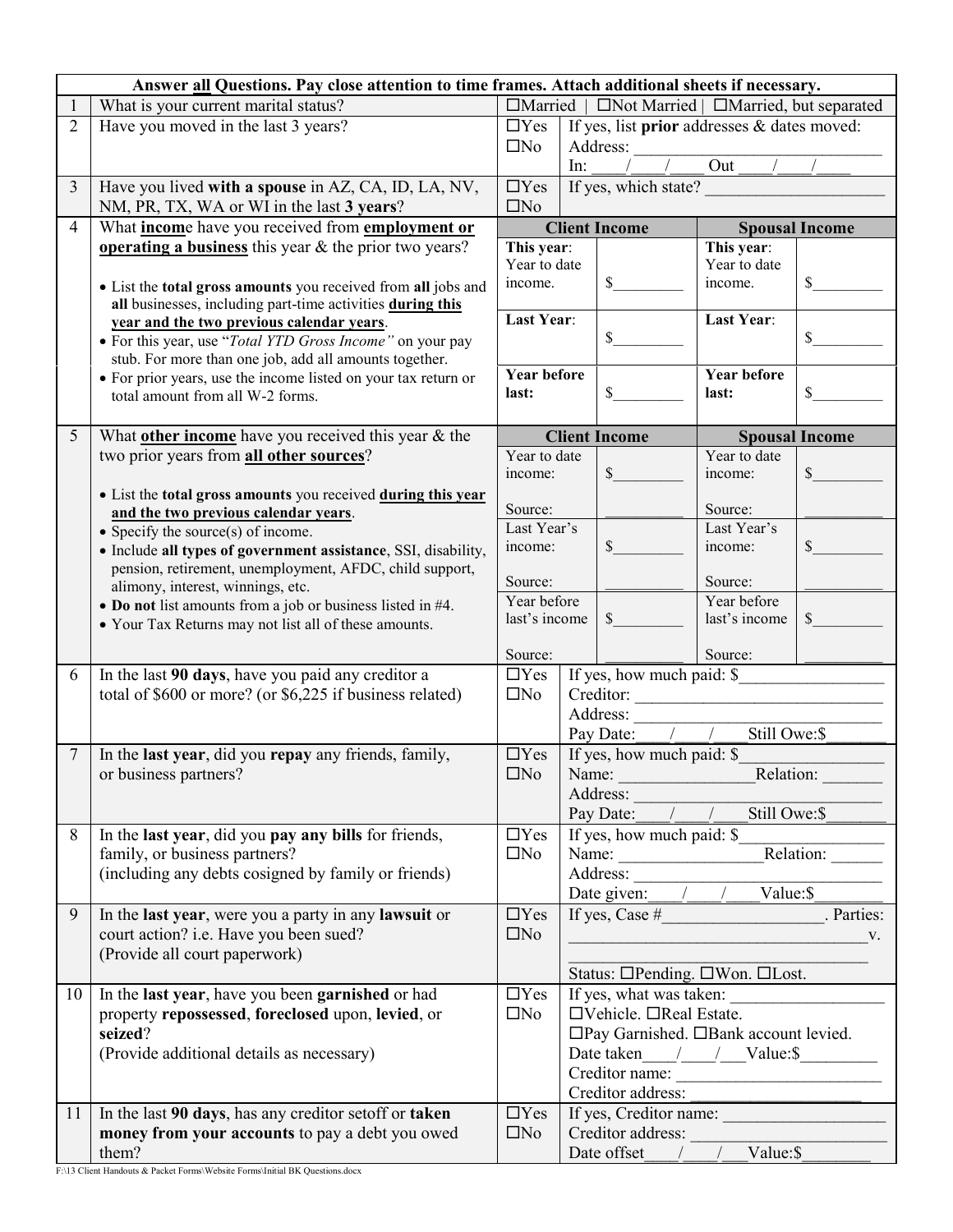| 12 | In the last year, has any property been assigned to your       | $\Box$ Yes   |                                                                                                                                                                                                                                                                                                                                                                                                                    |
|----|----------------------------------------------------------------|--------------|--------------------------------------------------------------------------------------------------------------------------------------------------------------------------------------------------------------------------------------------------------------------------------------------------------------------------------------------------------------------------------------------------------------------|
|    | creditors, the court, or custodian?                            | $\square$ No | Date assigned $\frac{1}{\sqrt{2}}$ $\frac{1}{\sqrt{2}}$ $\frac{1}{\sqrt{2}}$ $\frac{1}{\sqrt{2}}$                                                                                                                                                                                                                                                                                                                  |
| 13 | In the last 2 years, have you made a gift or                   | $\Box$ Yes   | If yes, what was given?                                                                                                                                                                                                                                                                                                                                                                                            |
|    | contribution valued more than \$600 to any individual?         | $\square$ No | Given to: $\qquad \qquad$                                                                                                                                                                                                                                                                                                                                                                                          |
|    |                                                                |              |                                                                                                                                                                                                                                                                                                                                                                                                                    |
|    |                                                                |              | Address: Date given: / / Value: \$                                                                                                                                                                                                                                                                                                                                                                                 |
| 14 | In the last 2 years, have you made a gift or                   | $\Box$ Yes   | If yes, what was given?                                                                                                                                                                                                                                                                                                                                                                                            |
|    | contribution valued more than \$600 to any charity?            | $\square$ No | Given to: $\qquad \qquad$                                                                                                                                                                                                                                                                                                                                                                                          |
|    |                                                                |              |                                                                                                                                                                                                                                                                                                                                                                                                                    |
|    |                                                                |              | Address: Date given: / / / Value:\$                                                                                                                                                                                                                                                                                                                                                                                |
| 15 | In the last year, did you lose anything because of theft,      | $\Box$ Yes   | If yes: What was lost:                                                                                                                                                                                                                                                                                                                                                                                             |
|    | fire, other disaster, or gambling?                             | $\square$ No | □Fire. □Theft. □Gambling. □Other:                                                                                                                                                                                                                                                                                                                                                                                  |
|    |                                                                |              | Date lost: / / Value: \$                                                                                                                                                                                                                                                                                                                                                                                           |
|    |                                                                |              | Insured? $\Box$ Yes. $\Box$ No. for how much \$                                                                                                                                                                                                                                                                                                                                                                    |
| 16 | In the last year, did you pay anyone (besides our firm)        | $\Box$ Yes   |                                                                                                                                                                                                                                                                                                                                                                                                                    |
|    | to assist with bankruptcy services?                            | $\square$ No | If yes, Who: $\frac{\text{Date paid} \frac{1}{1-\frac{1}{1-\frac{1}{1-\frac{1}{1-\frac{1}{1-\frac{1}{1-\frac{1}{1-\frac{1}{1-\frac{1}{1-\frac{1}{1-\frac{1}{1-\frac{1}{1-\frac{1}{1-\frac{1}{1-\frac{1}{1-\frac{1}{1-\frac{1}{1-\frac{1}{1-\frac{1}{1-\frac{1}{1-\frac{1}{1-\frac{1}{1-\frac{1}{1-\frac{1}{1-\frac{1}{1-\frac{1}{1-\frac{1}{1-\frac{1}{1-\frac{1}{1-\frac{1}{1-\frac{1}{1-\frac{1}{1-\frac{1}{1-\$ |
| 17 | In the last year, did you pay anyone to help you deal          | $\Box$ Yes   |                                                                                                                                                                                                                                                                                                                                                                                                                    |
|    | with or make payments to creditors? (i.e. consolidation)       | $\square$ No | If yes, Who: $\frac{1}{\sqrt{1 - \frac{1}{2}} \text{Amount:}\$}$                                                                                                                                                                                                                                                                                                                                                   |
| 18 | In the last 2 years, did you sell, trade, or transfer any      | $\Box$ Yes   | If yes, what was transferred?                                                                                                                                                                                                                                                                                                                                                                                      |
|    | property to anyone?                                            | $\square$ No |                                                                                                                                                                                                                                                                                                                                                                                                                    |
|    |                                                                |              | Sold to:                                                                                                                                                                                                                                                                                                                                                                                                           |
|    |                                                                |              | Address:<br>Date sold: / / Value: \$                                                                                                                                                                                                                                                                                                                                                                               |
|    |                                                                |              |                                                                                                                                                                                                                                                                                                                                                                                                                    |
| 19 | In the last 10 years, did you transfer any property into a     | $\Box$ Yes   | If yes, what was transferred?                                                                                                                                                                                                                                                                                                                                                                                      |
|    | trust?                                                         | $\Box$ No    |                                                                                                                                                                                                                                                                                                                                                                                                                    |
|    |                                                                |              | Trust Name & Location:                                                                                                                                                                                                                                                                                                                                                                                             |
|    |                                                                |              | Date: $/$ $\_\_\_\_\_\$ Value: \\ $\_\_\_\_\_\$                                                                                                                                                                                                                                                                                                                                                                    |
| 20 | In the last year, did you close, move, or transfer any         | $\Box$ Yes   | If yes, Bank Name?                                                                                                                                                                                                                                                                                                                                                                                                 |
|    | bank accounts or other financial accounts?                     | $\square$ No | Address:                                                                                                                                                                                                                                                                                                                                                                                                           |
|    |                                                                |              | Account type: □Checking □Savings                                                                                                                                                                                                                                                                                                                                                                                   |
|    |                                                                |              | Date closed: / / Value:\$                                                                                                                                                                                                                                                                                                                                                                                          |
| 21 | In the last year, did you have a safe deposit box?             | $\Box$ Yes   | If yes, Bank Name?                                                                                                                                                                                                                                                                                                                                                                                                 |
|    |                                                                | $\square$ No | Address:                                                                                                                                                                                                                                                                                                                                                                                                           |
|    |                                                                |              | Contents:                                                                                                                                                                                                                                                                                                                                                                                                          |
| 22 | In the last year, have you stored property in a storage        | $\Box$ Yes   | If yes, Storage Company?                                                                                                                                                                                                                                                                                                                                                                                           |
|    | unit?                                                          | $\square$ No | Address:                                                                                                                                                                                                                                                                                                                                                                                                           |
|    |                                                                |              | Contents:                                                                                                                                                                                                                                                                                                                                                                                                          |
| 23 | Are you holding, borrowing, or controlling <i>any</i> property | $\Box$ Yes   | If yes, what property?                                                                                                                                                                                                                                                                                                                                                                                             |
|    | owned by someone else?                                         | $\square$ No | Owner:                                                                                                                                                                                                                                                                                                                                                                                                             |
|    |                                                                |              | Address:                                                                                                                                                                                                                                                                                                                                                                                                           |
|    |                                                                |              | Relationship:<br>Value: \$                                                                                                                                                                                                                                                                                                                                                                                         |
| 24 | Are you liable or potentially liable under or in violation     | $\Box$ Yes   | If yes, please describe property, related hazard,                                                                                                                                                                                                                                                                                                                                                                  |
| 25 | of an environmental law?                                       | $\square$ No | and potential violations.                                                                                                                                                                                                                                                                                                                                                                                          |
| 26 |                                                                |              |                                                                                                                                                                                                                                                                                                                                                                                                                    |
| 27 | In the last 4 years, have you owned a business or been         | $\Box$ Yes   | Business Name:                                                                                                                                                                                                                                                                                                                                                                                                     |
|    | a partner, officer, or $>5\%$ shareholder in any business?     | $\square$ No | Nature of Business:                                                                                                                                                                                                                                                                                                                                                                                                |
|    |                                                                |              | EIN: __ __ - __ __ __ __ __ __ __ __                                                                                                                                                                                                                                                                                                                                                                               |
|    |                                                                |              | Address:                                                                                                                                                                                                                                                                                                                                                                                                           |
|    |                                                                |              | Your relationship to business:                                                                                                                                                                                                                                                                                                                                                                                     |
|    |                                                                |              | Dates operated:<br>$\frac{1}{2}$ to $\frac{1}{2}$                                                                                                                                                                                                                                                                                                                                                                  |
| 28 | In the last 2 years, have you given a financial statement      | $\Box$ Yes   |                                                                                                                                                                                                                                                                                                                                                                                                                    |
|    | to anyone regarding your business (if you have one)?           | $\square$ No | Address:                                                                                                                                                                                                                                                                                                                                                                                                           |
|    |                                                                |              |                                                                                                                                                                                                                                                                                                                                                                                                                    |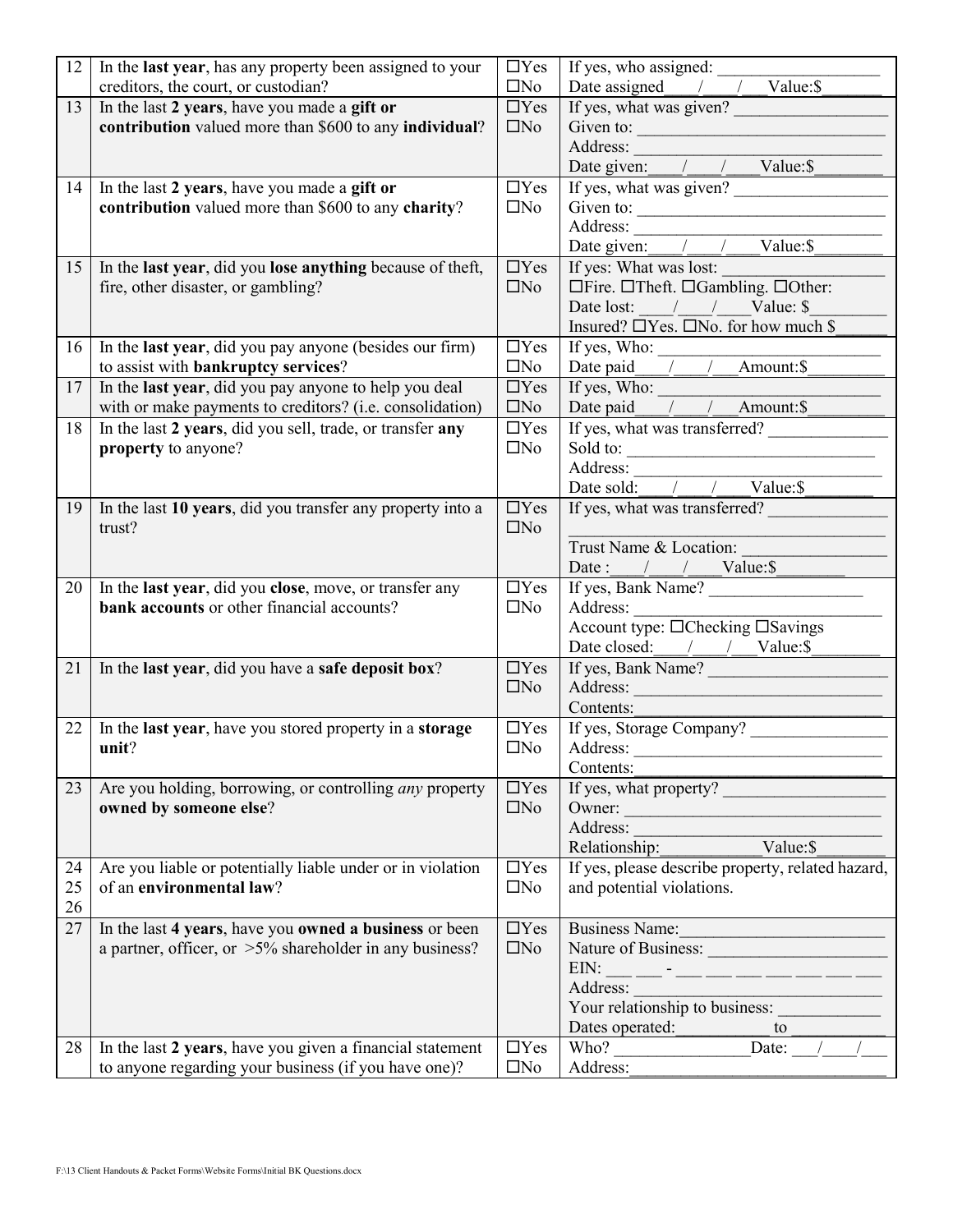|                                                                                    | <b>BUDGET</b> (Page 4)                                                                                                |                                                                  |                                    |                        |                   |                                         |                                             |                |                                           |        |
|------------------------------------------------------------------------------------|-----------------------------------------------------------------------------------------------------------------------|------------------------------------------------------------------|------------------------------------|------------------------|-------------------|-----------------------------------------|---------------------------------------------|----------------|-------------------------------------------|--------|
| <b>DEPENDENTS &amp; SUPPORT</b>                                                    |                                                                                                                       |                                                                  |                                    |                        |                   |                                         |                                             |                |                                           |        |
| <b>DEPENDENTS:</b>                                                                 | Relationship                                                                                                          | Age                                                              | Lives with you?                    | <b>Monthly Support</b> |                   |                                         | Spouse's dependent?                         |                |                                           |        |
|                                                                                    |                                                                                                                       |                                                                  | $\Box$ Yes. $\Box$ No.             |                        | \$                |                                         | $\Box$ Received. $\Box$ Paid.               |                |                                           |        |
|                                                                                    |                                                                                                                       |                                                                  | $\Box$ Yes. $\Box$ No.             |                        | $\mathbf S$       |                                         | $\Box$ Received. $\Box$ Paid.               |                |                                           |        |
|                                                                                    |                                                                                                                       |                                                                  | $\overline{\Box Y}$ es. $\Box$ No. |                        | \$                |                                         | $\Box$ Received. $\Box$ Paid.               |                |                                           |        |
|                                                                                    |                                                                                                                       |                                                                  | $\square$ Yes. $\square$ No.       |                        | $\mathbb S$       |                                         | $\Box$ Received. $\Box$ Paid.               |                |                                           |        |
| <b>EMPLOYMENT &amp; INCOME</b>                                                     |                                                                                                                       |                                                                  |                                    |                        |                   |                                         |                                             |                |                                           |        |
| <b>Employment Information</b>                                                      |                                                                                                                       | Debtor $\Phi$                                                    |                                    |                        |                   |                                         | Spouse $\Phi$                               |                |                                           |        |
|                                                                                    | Occupation                                                                                                            |                                                                  |                                    |                        |                   |                                         |                                             |                |                                           |        |
|                                                                                    | <b>Employer Name</b>                                                                                                  |                                                                  |                                    |                        |                   |                                         |                                             |                |                                           |        |
|                                                                                    | <b>Employer Address</b>                                                                                               |                                                                  |                                    |                        |                   |                                         |                                             |                |                                           |        |
|                                                                                    | Zip Code & Phone Number                                                                                               | Zip:<br>Phone:                                                   |                                    |                        | Zip:<br>Phone:    |                                         |                                             |                |                                           |        |
|                                                                                    | How long employed?                                                                                                    | Years:<br>Months:<br>Weekly   Bi-Weekly   Semi-Monthly   Monthly |                                    |                        | Years:<br>Months: |                                         |                                             |                |                                           |        |
|                                                                                    | Pay Period (Circle One)                                                                                               |                                                                  |                                    |                        |                   |                                         | Weekly   Bi-Weekly   Semi-Monthly   Monthly |                |                                           |        |
|                                                                                    | <b>Hourly or Salaried Employee</b>                                                                                    | Hourly: \$<br>/ hr or Salary: \$<br>/yr                          |                                    |                        |                   | Hourly: \$<br>/ hr or Salary: \$<br>/yr |                                             |                |                                           |        |
|                                                                                    | Gross Pay Per Period                                                                                                  | \$                                                               |                                    |                        |                   |                                         | \$                                          |                |                                           |        |
| <b>Income from Other Sources (Monthly)</b>                                         |                                                                                                                       | Debtor $\Phi$                                                    |                                    |                        |                   |                                         | Spouse <b>0</b>                             |                |                                           |        |
| <b>Gross Income from Business</b>                                                  |                                                                                                                       | \$                                                               |                                    |                        |                   |                                         | \$                                          |                |                                           |        |
| <b>Gross Income</b> from Real Property (Rentals)                                   |                                                                                                                       | \$                                                               |                                    |                        |                   |                                         | \$                                          |                |                                           |        |
| - Expenses from Business                                                           |                                                                                                                       | \$                                                               |                                    |                        |                   |                                         | \$                                          |                |                                           |        |
| Interest & Dividends                                                               |                                                                                                                       | \$<br>\$                                                         |                                    |                        |                   |                                         | \$                                          |                |                                           |        |
| Family support income (alimony/child)<br><b>Unemployment</b> compensation          |                                                                                                                       | \$                                                               |                                    |                        |                   |                                         | \$<br>$\mathbb S$                           |                |                                           |        |
| <b>Social Security income</b>                                                      |                                                                                                                       | \$                                                               |                                    |                        |                   |                                         | \$                                          |                |                                           |        |
| Government Assistance (Food stamps, etc.)                                          |                                                                                                                       | \$                                                               |                                    |                        |                   |                                         | $\mathbb{S}$                                |                |                                           |        |
| <b>Pension or Retirement Income</b>                                                | \$                                                                                                                    |                                                                  |                                    | \$                     |                   |                                         |                                             |                |                                           |        |
| Other Income: (explain)                                                            |                                                                                                                       | \$                                                               |                                    |                        | \$                |                                         |                                             |                |                                           |        |
|                                                                                    | > You must provide income statements & pay stubs for the full 6 months prior to the date we file you. $\triangleleft$ |                                                                  |                                    |                        |                   |                                         |                                             |                |                                           |        |
| <b>MONTHLY BUDGET &amp; EXPENSES</b>                                               |                                                                                                                       |                                                                  |                                    |                        |                   |                                         |                                             |                |                                           |        |
| <b>EXPENSES</b> (per month)                                                        |                                                                                                                       | Debtor $\Phi$                                                    |                                    |                        |                   |                                         |                                             |                | Spouse $\Phi$ (only if separate expenses) |        |
| Rent, Mortgage, Lot Rental, or Pad Fee                                             |                                                                                                                       | \$                                                               |                                    |                        |                   |                                         | \$.                                         |                |                                           |        |
|                                                                                    |                                                                                                                       |                                                                  |                                    |                        |                   | /mo                                     |                                             |                |                                           | /mo    |
|                                                                                    |                                                                                                                       |                                                                  |                                    |                        |                   |                                         |                                             |                |                                           |        |
|                                                                                    | Real Estate Taxes (if not paid in mortgage)                                                                           | Included?                                                        | or \$<br>or \$                     |                        | $yr/12=$          |                                         | Included?<br>Included?                      | or \$<br>or \$ | $yr/12=$                                  |        |
| Property/Rental Insurance (if not included)<br>Home Maintenance (repairs & upkeep) |                                                                                                                       | Included?<br>\$                                                  |                                    |                        |                   |                                         | \$                                          |                |                                           |        |
| <b>Homeowner Association or Condo dues</b>                                         |                                                                                                                       | Included?                                                        | or \$                              |                        |                   |                                         | Included?                                   | or \$          |                                           |        |
| Second mortgage / equity loan payments                                             |                                                                                                                       | \$                                                               |                                    |                        |                   |                                         | \$                                          |                |                                           |        |
| Electricity, heat, & gas (monthly average)                                         |                                                                                                                       | \$                                                               |                                    |                        |                   |                                         | \$                                          |                |                                           |        |
| Water, sewer, garbage collection                                                   |                                                                                                                       | \$                                                               |                                    |                        |                   |                                         | $\mathbb{S}$                                |                |                                           |        |
| Telephone, cell phone, internet, cable                                             |                                                                                                                       | \$                                                               |                                    |                        |                   |                                         | \$                                          |                |                                           |        |
| <b>Alarm</b> System                                                                |                                                                                                                       | \$                                                               |                                    |                        |                   |                                         | \$                                          |                |                                           |        |
| Food $&$ housekeeping supplies (for family)                                        |                                                                                                                       | \$                                                               |                                    |                        |                   |                                         | \$                                          |                |                                           |        |
| Childcare & Child education costs                                                  |                                                                                                                       | \$                                                               |                                    |                        |                   |                                         | \$                                          |                |                                           |        |
| Clothing, Laundry, & Dry Cleaning                                                  |                                                                                                                       | \$                                                               |                                    |                        |                   |                                         | $\overline{\mathcal{S}}$                    |                |                                           |        |
| Personal Care. (Hair, supplies, barber etc.)                                       |                                                                                                                       | \$                                                               |                                    |                        |                   |                                         | $\mathbb{S}$                                |                |                                           |        |
| <b>Medical &amp; Dental Expenses</b>                                               |                                                                                                                       | \$                                                               |                                    |                        |                   |                                         | \$                                          |                |                                           |        |
| Transportation (gas, bus, train, taxi, etc)                                        |                                                                                                                       | \$                                                               |                                    |                        |                   |                                         | $\mathcal{S}$                               |                |                                           |        |
| Entertainment, clubs, recreation, books, etc                                       |                                                                                                                       | \$                                                               |                                    |                        |                   |                                         | \$                                          |                |                                           |        |
| <b>Charitable / Religious donations</b>                                            |                                                                                                                       | \$                                                               |                                    |                        |                   |                                         | $\mathbb S$                                 |                |                                           |        |
| Life Insurance (if not listed above)                                               |                                                                                                                       | \$                                                               |                                    |                        |                   |                                         | \$                                          |                |                                           |        |
| Health Insurance (if not listed above)                                             |                                                                                                                       | \$<br>\$                                                         |                                    |                        |                   |                                         | $\mathbb{S}$<br>\$                          |                |                                           |        |
| <b>Vehicle Insurance</b><br><b>Personal Property Tax</b>                           |                                                                                                                       | Annual: \$                                                       | $/12 = $$                          |                        |                   | /month                                  | Annual: \$                                  |                | $/12 = $$                                 | /month |
| <b>Auto Payments</b>                                                               |                                                                                                                       | \$                                                               |                                    |                        |                   |                                         | \$                                          |                |                                           |        |
| Family Support Payments (Alimony)                                                  |                                                                                                                       | \$                                                               |                                    |                        |                   |                                         | \$                                          |                |                                           |        |
| Family Support Payments (Child Support)                                            |                                                                                                                       | \$                                                               |                                    |                        |                   |                                         | \$                                          |                |                                           |        |
| Payments to support others not living w/ you<br>Other Expenses:                    |                                                                                                                       | \$                                                               |                                    |                        |                   |                                         | $\overline{\mathcal{S}}$                    |                |                                           |        |